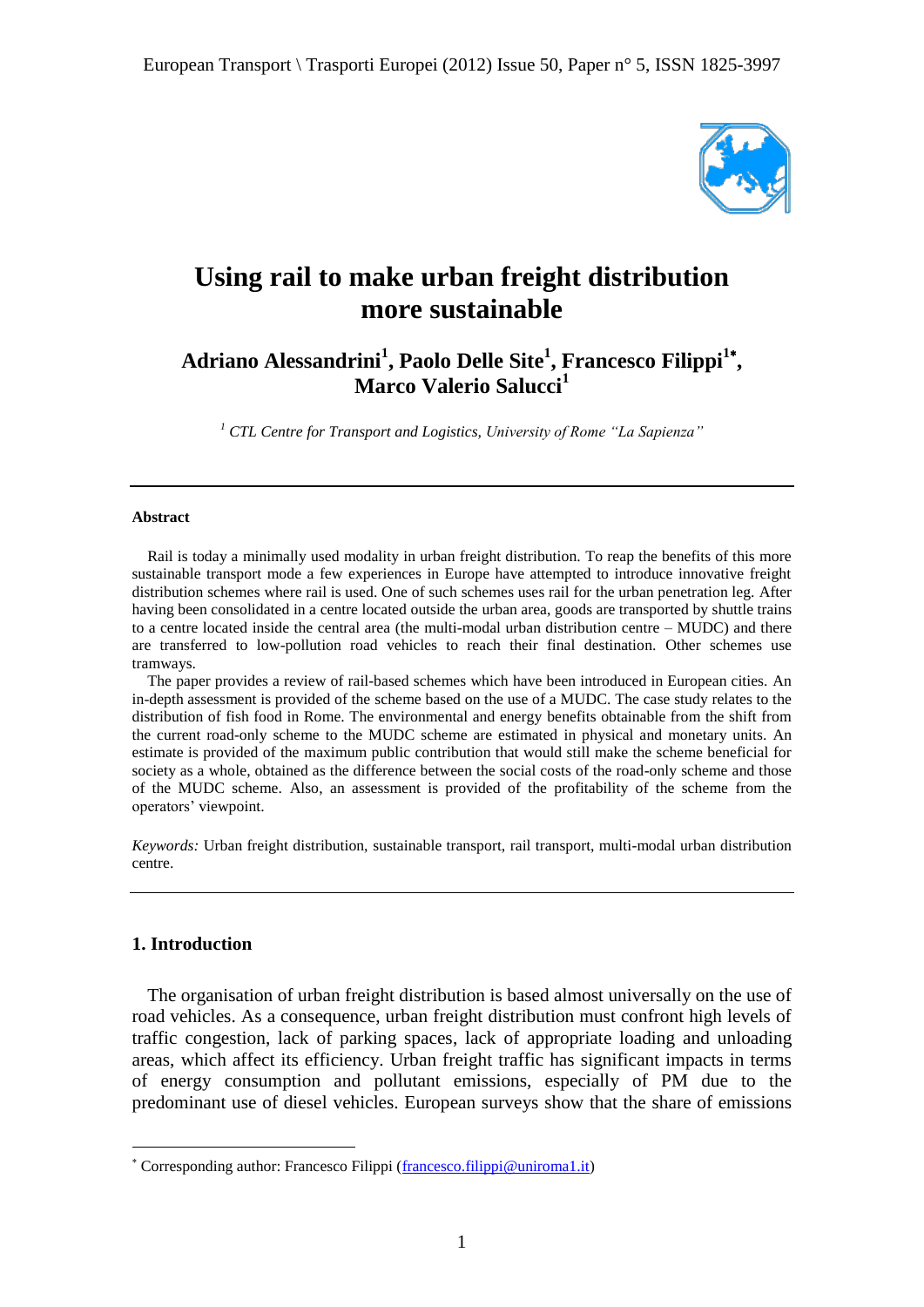of freight vehicles is between 20% and 30% of total urban traffic emissions depending on the local situation (Schoemaker et al., 2006). The share of freight traffic on total urban traffic is in the range of 14% of vehicle-kilometres, 19% of energy use, and 21% of  $CO<sub>2</sub>$  emissions (Schoemaker et al., 2006). Furthermore, urban freight traffic is more polluting than long-distance freight traffic as fuel consumption increases sharply if vehicles make frequent stops.

In an attempt to improve the efficiency of freight distribution in cities and achieve environmental sustainability municipalities have adopted policies specifically targeted to freight traffic. Most commonly these policies consist in access restriction schemes which prevent certain categories of vehicles from entering sensitive areas. These are, typically, city centres, where several challenges are met simultaneously: the lack of space, the protection of citizens' health and the protection of the built environment. Restrictions are usually differentiated by time of day, by vehicle size, and by type of operations (own account versus third account). Increasingly, differentiation based on the environmental performance of the vehicles is introduced. Differentiated access restriction schemes aim to contain the interference with other traffic and, at the same time, create incentives for adopting third account operations and renewing the vehicle fleet (Comi et al., 2008).

Besides these traditional schemes, there are few examples of implementation of innovative schemes. These include pricing schemes, which create incentives for efficient and more environmentally sustainable behaviour on the side of the operators via a range of mechanisms (better routing and vehicle utilisation, shift to third account and less polluting vehicles), and urban distribution centres (UDC), which pursue system efficiency in the form of vehicle utilisation enhancement via the mechanism of load consolidation.

The paper deals with the potential for use in urban freight distribution of schemes based on the use of rail. The use of rail is a key element of the strategy for the achievement of the objective of decoupling economic growth from the negative sideeffects of the transport activities. This objective is at the centre of the European transport policy according to the mid-term review of the European Commission"s transport policy White Paper (CEC, 2007). Road traffic is a primary source of these negative side-effects which include greenhouse gas emissions, local pollution, noise and accidents. In contrast, rail can offer the use of more sustainable energy sources for traction, better energy efficiency, less accidents.

Rail has been dominant in freight transport as long as the road infrastructure and services did not achieve the levels of development of the last decades. Rail is currently used mainly to transport large quantities of low value or non-time sensitive goods or goods unusual for size or weight. The mode share of rail transport in Europe in the freight sector declined to less than 15% in tonne-kilometres in last decades (Maes and Vanelslander, 2010). Transport policy at European and national level has included the revitalisation of railways in the agenda and several initiatives have followed. In the freight sector, the policy focus has restricted to long-distance traffic.

Rail is nowadays an under-used modality in urban freight distribution. The main hindrances to the use of rail transport for urban freight distribution have been identified in (Robinson and Mortimer, 2004):

- limited physical flexibility;
- competition with passenger services for line capacity;
- perception of costs of rail infrastructure and related systems as being high.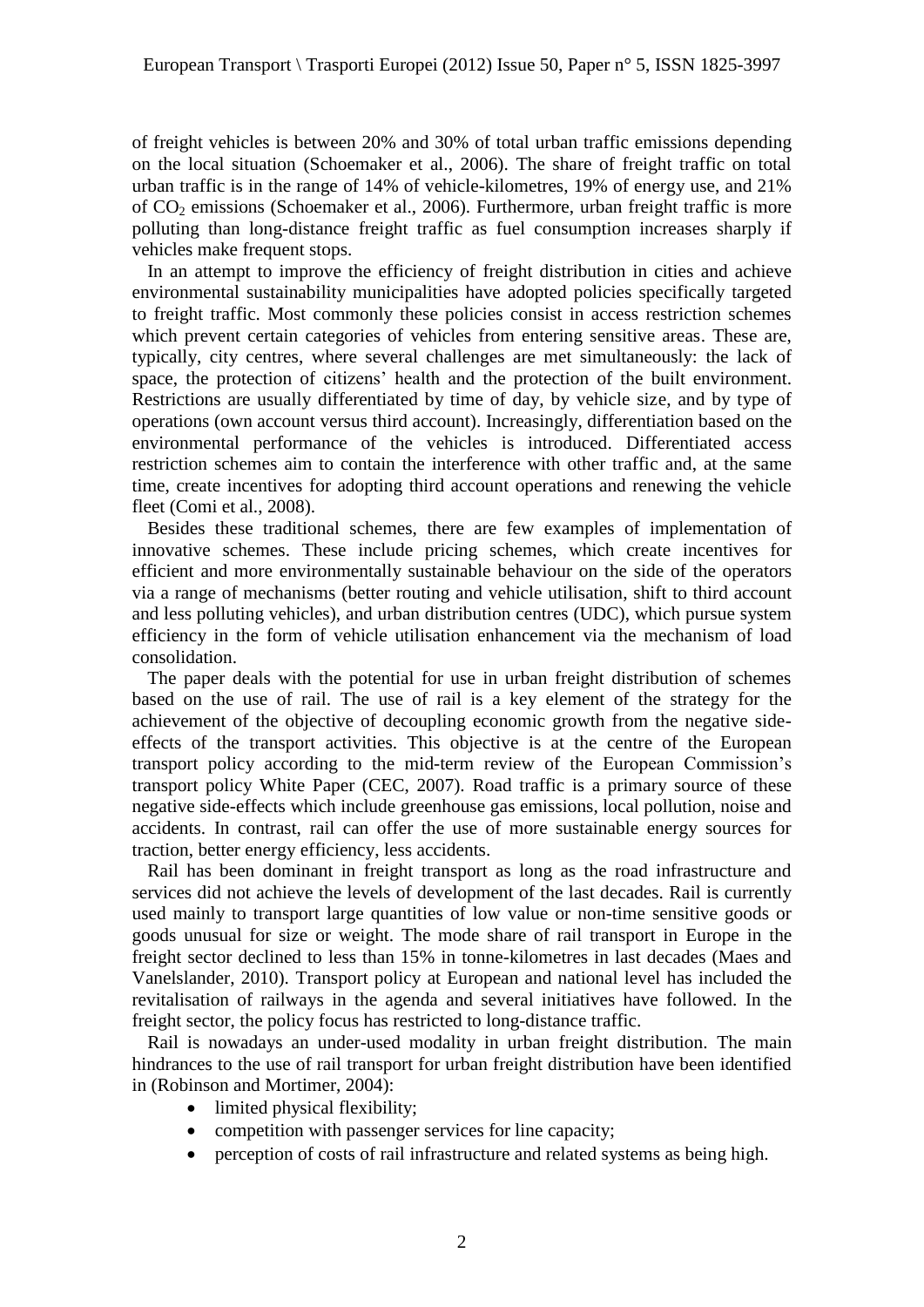In Italy the major player of rail freight services has adopted a policy of progressive discontinuation of goods yards located in city centres. This has been the consequence of both the competition with road transport, which lends itself much better for the last mile because of its flexibility and ability to offer a door-to-door service, and of the preference assigned to the supply of block-trains with the concurrent discontinuation of the single wagon load market.

A few experiences in European cities have demonstrated that rail can still play a role in freight distribution. In these experiences innovative schemes are introduced. Three classes of schemes can be identified. One refer to the use of rail for the urban penetration leg. Goods are consolidated in a centre located outside the urban area, are transported from this on shuttle trains to a distribution centre located inside the central area of the city (multi-modal urban distribution centres - MUDC), and are finally transferred from rail to green, i.e. low-pollution, road vehicles to reach their final destination. These will be referred to hereafter as MUDC schemes because the MUDC is their key element. The second class refers to the use of tramways and the third to the use of underground infrastructures. From the policy viewpoint it is desirable to assess the benefits and the practical feasibility of these schemes. Literature with assessment evidence is still scant.

The paper first provides an international review of innovative rail-based schemes according to the three classes mentioned above. The paper then provides an in-depth assessment of the scheme based on the MUDC concept. The assessment considers the case study of the distribution of fish food in the city of Rome. The current road-only distribution scheme and the innovative rail-based scheme which uses a MUDC coupled with green vehicles are described. The assessment considers the viewpoint of the society and that of the operators. The environmental and energy benefits which can be obtained from the shift from the current scheme to the MUDC scheme are estimated in physical and monetary units. An estimate of the monetary incentive which can be paid by the government is provided. The profitability of the MUDC scheme from the operators" viewpoint is assessed. In the conclusions, scenarios for future developments are outlined.

#### **2. Review of innovative rail-based schemes**

#### *2.1 Multi-modal Urban Distribution Centre - MUDC*

The most significant example is the scheme developed by SAMADA, the logistical subsidiary of Monoprix (a large French supermarket chain) established to supply Monoprix convenience stores in the centre and suburb of Paris. This scheme is operational since 2007 (after three years of surveys, studies and calls for tenders) and consists in using the rail in combination with Natural Gas Vehicles (NGV) to transport goods form the two warehouses in Combs-la-Ville and Lieusaint (Seine et Marne) out of Paris to Monoprix stores in Paris. The typology of goods ranges from textile and beauty products to soft drinks, which are consolidated in pallets in the two warehouses (Maes and Vanelslander, 2010). From the rail track siding the warehouses, which allows direct transhipment to the wagons, the pallets are loaded onto a rail shuttle, consisting of about 20 wagons, which each day from Monday to Friday runs about 30 kilometres of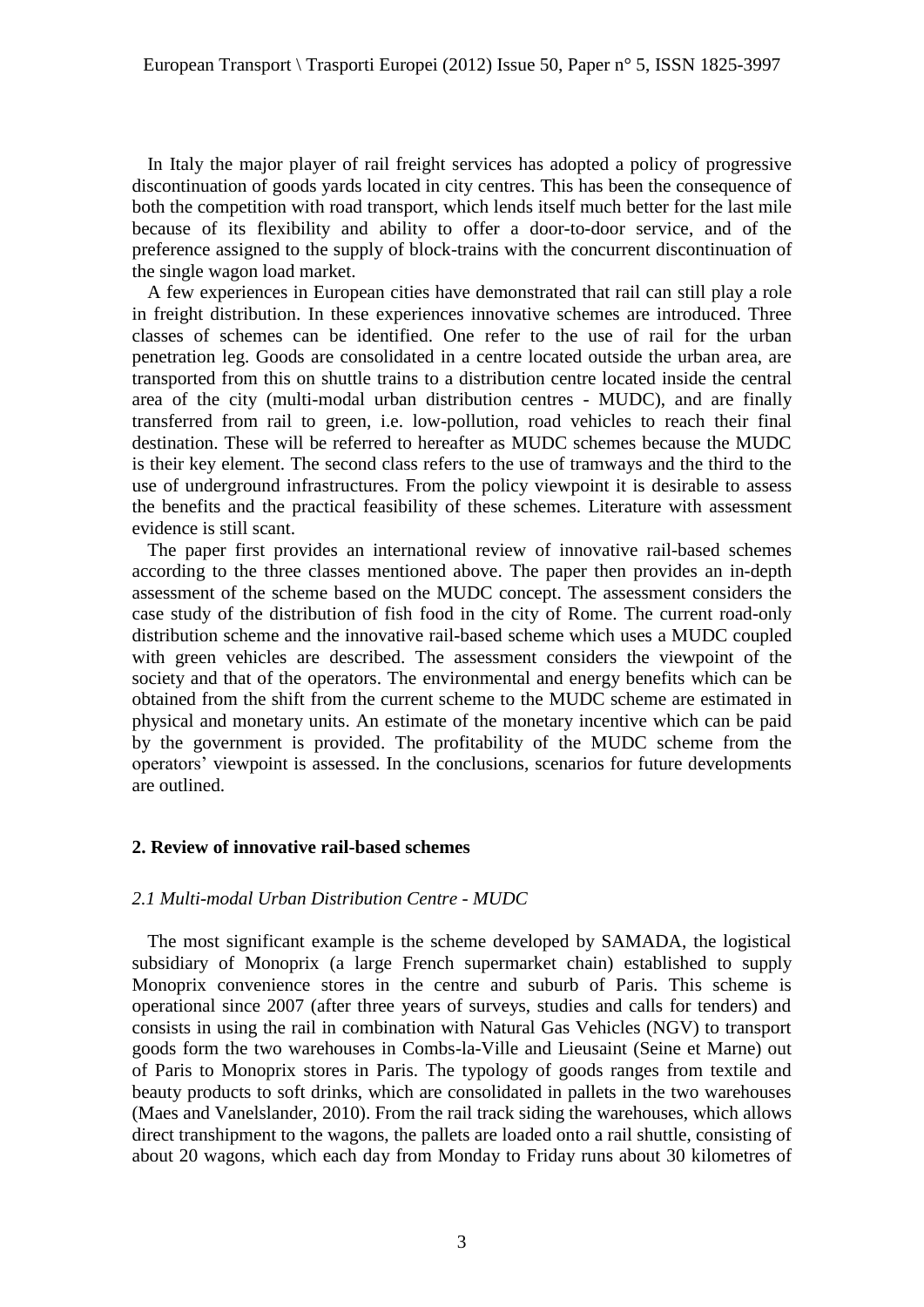the line D of the RER to link the two warehouses to the market Gabriel Lamé of the station of Bercy (12th Paris administrative district in the south east area). The goods are then loaded onto NGVs and delivered to the Monoprix stores (Monoprix, 2008). The wagons are loaded between 1 p.m. and 6.30 p.m. The shuttle leaves at 8 p.m. and arrives in one hour at the station of Bercy. The trucks deliver the goods the day after (Maes and Vanelslander, 2010).

The fleet of trucks of Monoprix consisted of 20 vehicles in 2007 and 26 in 2008. The served stores were 60 in 2007, 80 at the end of 2008, almost 90 in 2009. 120,000 tonnes of goods (210,000 pallets) are transported using this scheme, which is 30% of the total of the goods delivered to Paris by Monoprix (Maes and Vanelslander, 2010). Furthermore, in order to ensure the availability of natural gas for trucks, a NGV public station was inaugurated in October 2008, near the vast area reserved to Monoprix in the market Gabriel Lamé of the station of Bercy (Monoprix, 2008).

In order to make the scheme operational, SAMADA had to build the connections between the two warehouses and the railway network, and arrange an agreement with SNCF (French National Railways company) for the shuttle service and for the use of the 3,700 m<sup>2</sup> platform in Bercy, near Gare de Lyon. (Issenmann et al., 2010).

This scheme has contributed to alleviate most negative impacts concerning urban freight distribution in the Paris region. The total distance run by trucks in Ile de France has been reduced by 700,000 km/year with consequent improvement in traffic congestion on the road network surrounding Paris (Issenmann et al., 2010). Improvement in polluting emissions has also been achieved saving 70,000 litres of fuel which meant a reduction in  $CO<sub>2</sub>$  and  $NO<sub>x</sub>$  emissions by respectively 340,000 tonnes and 25 tonnes. The use of NGV for the last mile distribution also contributed to improve negative impacts usually generated by freight traffic. The vehicles are equipped with anti-noise devices and automatic gearboxes. According to the restriction imposed by the municipality of Paris, these trucks are less than 29 m² on ground with positive impacts in terms of improved safety and vehicle handling in the narrow streets of the city centre, but negative impacts in terms of the number of trips necessary to deliver the goods (Maes and Vanelslander, 2010).

However, this scheme generates additional costs compared to the conventional scheme (only using trucks) due to the use of rail transport, the operation of the depot at Bercy Station, the additional transhipment and the use of NGV. The cost per pallet using the new scheme is 17.61  $\epsilon$ , while the cost per pallet using the conventional scheme is 13.25  $\epsilon$  (Maes and Vanelslander, 2010). Therefore it appears that the new scheme is less profitable from a company viewpoint, which only considers internal costs, but Monoprix is confident that in future, when the modes will be effectively charged for the externalities they produce through fair pricing schemes, the new scheme will become more profitable than the conventional one.

In the city of Berlin, in April 2005 a private railway company (DHL) started a daily container train service from Unna to the BEHALA logistics centre in Berlin-Westhafen for Karstadt GmbH, a German department store chain. The service involved the transport of 40 swap bodies per day to supply Berlin Karstadt department stores. BEHALA Westhafen is a trimodal (road, water and rail) distribution centre located at the edge of the city of Berlin and provides services for the distribution of goods in the capital region Berlin Brandenburg (TELLUS, 2005).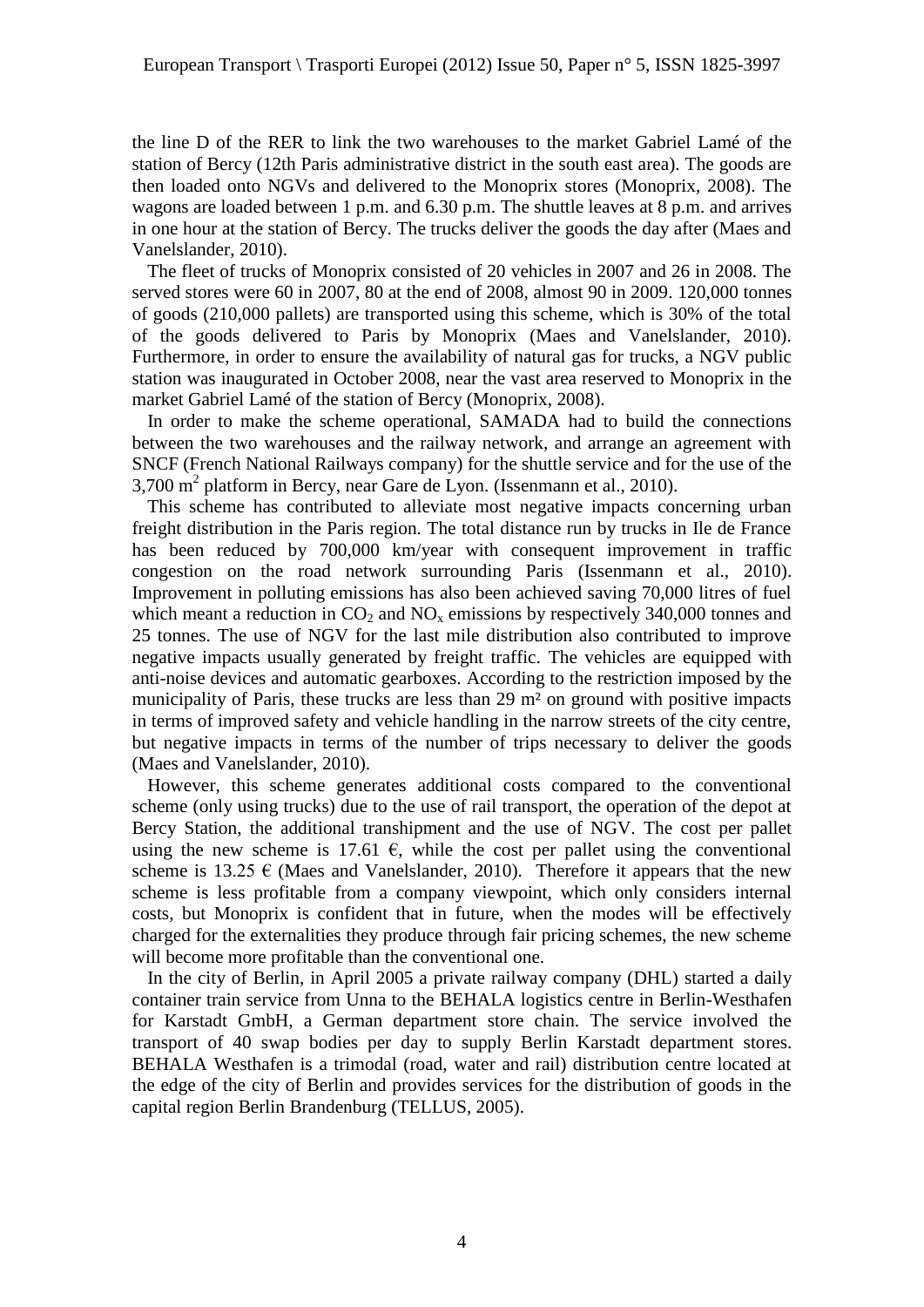In the city of Rome, Omnia Logistica provided the group La Rinascente with a doorto-door-service between its supplier in Emilia Romagna and its department stores in Rome. The scheme involved road transport from the supplier to the Interporto (intermodal freight centre) of Bologna, a rail shuttle service (leaving three times a week) from the Interporto of Bologna to the Scalo San Lorenzo rail freight terminal in the central area of Rome, the distribution of goods to the department stores in Rome using conventional diesel trucks. The goods, which consisted in water, textile, home and leisure products, were consolidated in pallets and roll containers. In 2005, the total number (pallets plus roll containers) transported ranged from a minimum of about 1,800 per month to a maximum of 5,800 per month (data made available by Omnia Logistica).

#### *2.2 Tramways*

Schemes using tram systems for urban freight distribution have been investigated and tested in a number of European cities, and, in few cases, permanently implemented.

In the city of Dresden, CarGo Tram is operational since March 2001. This tram service has been conceived within the Volkswagen's initiative called Transparent Factory, which involved the construction of a manufacturing plant near the city centre to make the production of cars visible to the public. Volkswagen and the PT provider of Dreden (DVB AG) have decided to link the cargo transport centre of Dresden (Dresdner Güterverkehrszentrum, GVZ) to the factory with a tram service in order to avoid impacts due to the additional goods flows in the city centre. Except for car frames, all components are supplied just in time using this tram service. The two ad hoc built trains are 60 m long and each has a capacity up to  $214 \text{ m}^3$  and 60 tonnes. Each trip of the CarGo Tram prevents three trucks from going through the city centre with consequent benefits in terms of polluting emissions and traffic congestion. CarGo Tram uses the same infrastructure used for passenger transport. It was only necessary to create the links between the tram network and the GVZ and between the tram network and the factory. The coordinated scheduling of passenger tram services and the CarGo Tram trips permits the smooth operation of the system [\(www.dvb.de/en/The-DVB-AG/Facts](http://www.dvb.de/en/The-DVB-AG/Facts-and-Figures/CarGoTram)[and-Figures/CarGoTram\)](http://www.dvb.de/en/The-DVB-AG/Facts-and-Figures/CarGoTram).

Following the example of Dresden, a proposal to apply the scheme to a similar context in Turin (Italy) has been put forward, suggesting a service linking the Nizza deposit to the Lingotto exhibition centre of FIAT using the existing tram infrastructure (Moro, 2008).

In the city of Zurich, ERZ, the company responsible for the city waste disposal and recycling, has involved VBZ, the city tram company, in the implementation of a tram service (called Cargotram) to collect bulky refuse around the city in order to allow residents to easily dispose of them. Even though ERZ allows residents to leave for free their bulky refuse at one of the two proper ERZ yards or to have them collected at home with fee, some hundred tonnes of bulky refuse were illegally dumped every year. The implementation only took two months and cost about 20,000  $\epsilon$ , thanks to the use of existing surplus vehicles combined with standard parts. Two standard refuse containers have been adapted on two four-wheeled flat wagons. These two wagons are pulled by a tram used for this purpose and painted differently from passenger trams in order to easily identify it. Cargotram runs four times a month and each time starts from a different pick-up point. Residents can leave their bulky items from 3 p.m. to 7 p.m. The tram terminus is in Werdhölzli next to an ERZ waste disposal yard. The pilot phase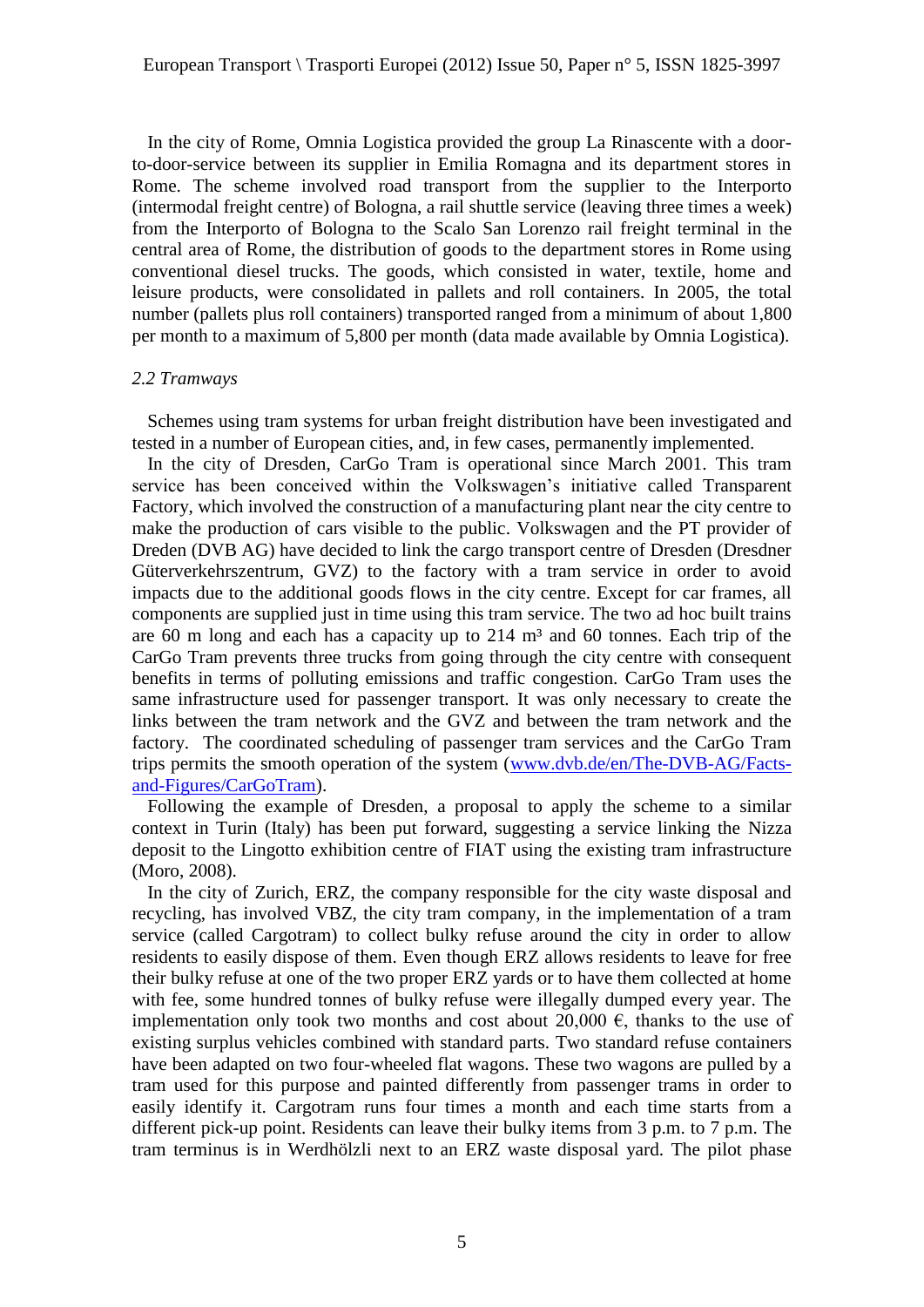started on April 2003 and became permanent on November 2003. Subsequently new further destinations have been added, and in January 2006, following the success of Cargotram, an E-Tram has been introduced for collecting electrical and electronic goods [\(www.proaktiva.ch/tram/zurich/cargotram\\_index.html\)](http://www.proaktiva.ch/tram/zurich/cargotram_index.html) .

The city of Vienna has tested in May 2005 the prototype of its cargo tram whose use, however, has been restricted to the movement of supplies between tram depots. In the Netherlands, different cities are planning the implementation of freight tram services. The company City Cargo Amsterdam (CCA) was created in April 2005 to develop a business model for this service. A pilot project was successfully carried out in March 2007. This pilot consisted in two empty cargo trams running on the network for one month to assess possible interference with passenger tram services. This pilot showed that it was possible to insert freight tram services in the traffic of passengers during offpeak hours. Unfortunately, in January 2009, CCA got bankrupt (less than half of the 150 M€ required for the project were raised) and the project was put to an end (Issenmann et al., 2010;

[www.proaktiva.ch/tram/zurich/newslog/newsitem.php?year=2009&item=080109\)](http://www.proaktiva.ch/tram/zurich/newslog/newsitem.php?year=2009&item=080109).

## *2.3 Underground infrastructures*

Underground freight distribution is considered a promising and sustainable solution because it can reduce environmental, congestion and space problems. However, initiatives for studying this solution have never reached the demonstration phase. In Amsterdam, a study for incorporating freight transport in the existing metro system used for transporting passengers has been proposed and carried out by the municipality and GVB, the local public transport company, but concerns about operational and maintenance issues have induced to stop this initiative (Robinson and Mortimer, 2004).

## **3. A MUDC scheme for Rome**

## *3.1 The current scheme*

Fresh Food Center S.p.A. (FFC) provides logistics services for the distribution of fresh food for supermarket chains (SMA, Auchan, Cityper) in central Italy and, in particular, in Rome. Its main offices and logistics platform are in the area of Santa Palomba which is located 30 kilometres south of Rome. FFC can rely on 48,000 square metres of refrigerated warehouse with suitable equipment to meet the needs of the different types of food product, whether in transit or stored on shelves. For the distribution FFC makes use of insulated trucks and devices to control and record temperatures. In 2009, 80,600 tonnes of pre-packed white and red meat, various kinds of cold meat, cheese and gastronomy have been handled and transported, as well as 20,150 tonnes of industrial ice cream and frozen food, 80,000 tonnes of fruits and vegetables, and 7,100 tonnes of fish food [\(http://www.freshfoodcenter.com/home/?page\\_id=47\)](http://www.freshfoodcenter.com/home/?page_id=47).

FFC is the main distributor of fish food within the region. Fish food arrives at the logistics platform in Santa Palomba between 6 a.m and 12 noon (fish arrival phase in Figure 1). Between 8 a.m. and 5 p.m. it is kept in specific warehouses for ventilation and placed in appropriate boxes according to its destination (preparation phase in Figure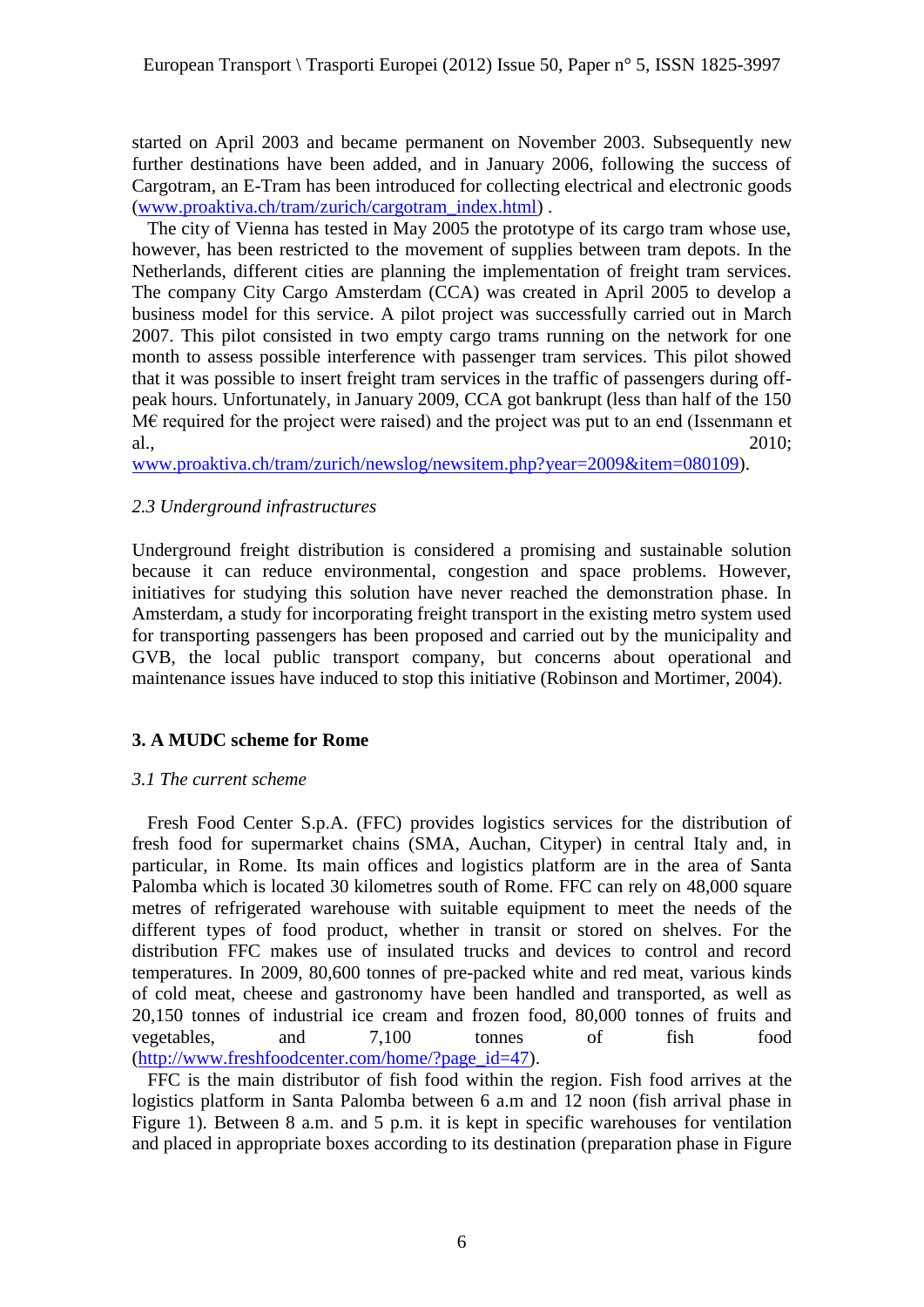1). The next day between 4 a.m. to 6 a.m. these boxes are loaded onto vehicles, which leave the platform at 6 a.m. for delivery. Each delivery takes on average about 4.5 h, of which 2.5 spent travelling and 2 spent at stops, queuing before unloading and unloading.



Fig. (1): Schedule of fish handling. Source: Fresh Food Center

FFC vehicles operating the fish food delivery service have been monitored by the Centre for Transport and Logistics (CTL) of the university of Rome "La Sapienza" to collect information on logistics variables and on emissions and fuel consumption. In a first campaign, carried out in November 2005, a 6.5 tonnes (8 pallet) truck (Iveco 65E12) was monitored for about two weeks in its daily delivery of fish food from Santa Palomba to several supermarkets in the Roman urban and extra-urban area. In a second campaign, carried out in June 2006, a 12 tonnes vehicle (Iveco 120E18) was monitored for 5 days. The acquisition tool (described in Alessandrini et al. 2006) consisted of a laptop computer, a specific OBD (on-board diagnostics) hardware interface to connect the computer to the vehicle, a GPS and software programmes to manage communication and data collection.

The analysis of the information collected has highlighted interesting differences between urban and inter-urban routes (having taken the GRA, Grande Raccordo Anulare, as boundary cordon between the two) in terms of both logistics variables and of emissions and fuel consumption.

The logistics variables are the number and weight of delivered items, the time spent at each stop, and the arrival time (computed starting when the vehicle left the logistics platform in Santa Palomba). On the basis of this information, an average unloading time per item delivered of 40 seconds and the average number of items delivered has been estimated for each stop. Vehicles spent 72 to 80% of trip time on road (the remaining time was spent queuing and unloading at stops) in inter-urban routes with an average speed of 35 km/h (having discounted time spent at stops), and only 55-65% in urban routes with an average speed of 15 km/h.

The comparison between the emissions and the fuel consumption in urban and interurban routes is in Figure 2. Data refer to Eurocargo 120E18.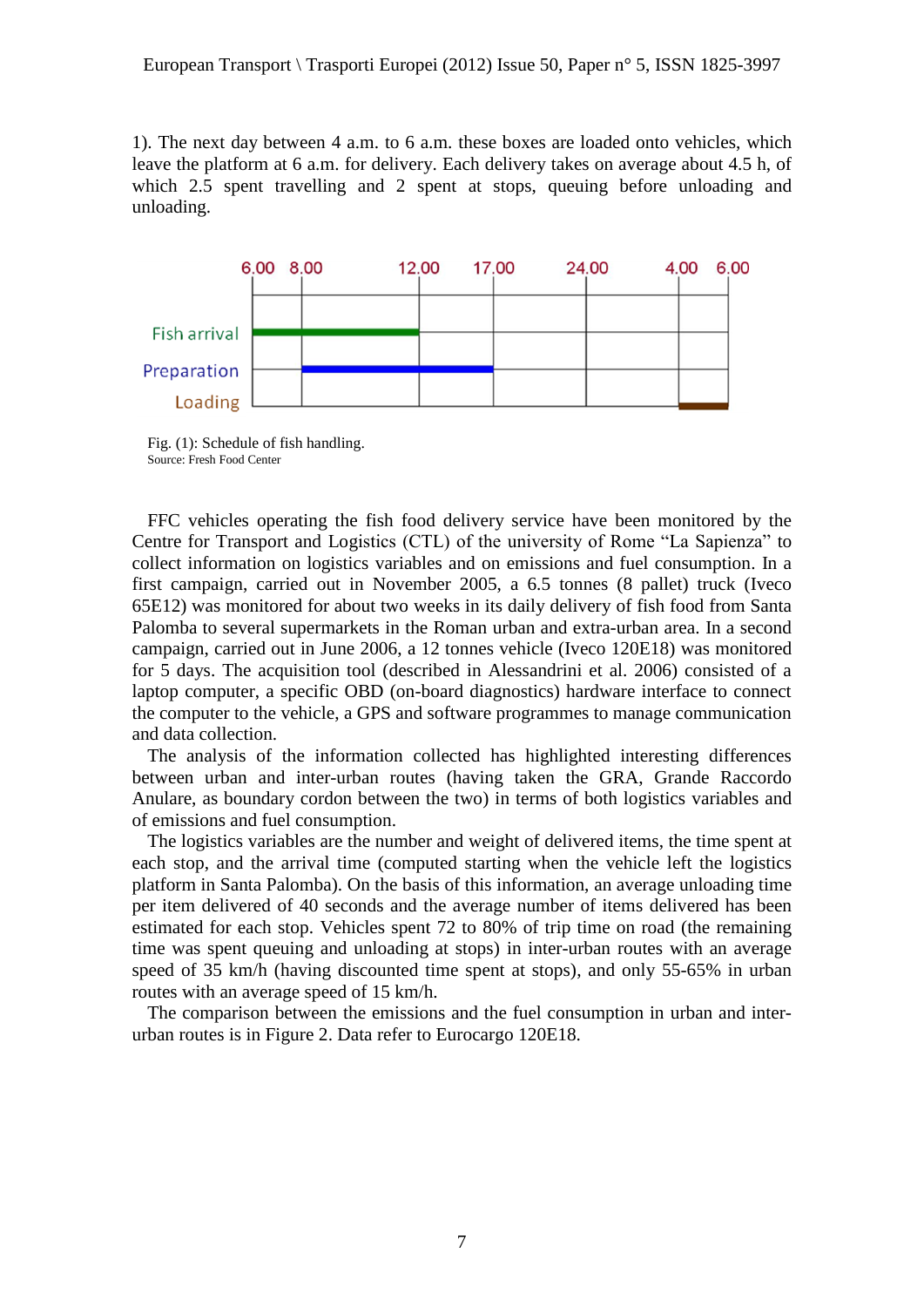

Fig. (2): Comparison between urban and inter-urban vehicle emissions and consumption. Source: Centre for Transport and Logistics, university of Rome "La Sapienza"

 $NO<sub>x</sub>$  emissions, which are highly significant for large diesel engines, reached the level of more than 23 g/km on urban routes and 6 g/km on inter-urban routes. In terms of g/kWh the level reached in inter-urban routes is approximately the one set by the European legislation (for Euro 2 heavy duty vehicles the limit is set to 7 g/kWh), while in inter-urban routes is 18  $g/kWh$  which is significantly beyond. The main reason for such low environmental performances on urban routes is that these freight vehicle engines are specifically designed for outer city operations, and, consequently, operate out of the optimal torque-speed ranges when travelling inside cities. To achieve good environmental performances in cities vehicles should be specifically designed for that, but they would no longer be able to efficiently work on inter-urban routes. In terms of energy, the average power and fuel consumption measured during the campaigns in the urban routes (respectively 10-20 kW and 3.5 km/litre) is relatively low compared to the 30-35 kW and 5.2 km/litre required on average on inter-urban routes.

#### *3.2 The proposed scheme*

The scheme is conceived for the distribution of fish food from the Santa Palomba platform to destinations located inside the urban area of Rome (delimited by the GRA cordon). The scheme centres around the use of a MUDC in Scalo San Lorenzo, an existing rail freight terminal located in the eastern inner area of the city of Rome. Shuttle trains are used to transport fish food from the existing rail terminal of Pomezia Santa Palomba, located near the FFC platform, to the MUDC located in Scalo San Lorenzo. In the MUDC the fish food is transferred to road vehicles which are used to reach the final destinations. The MUDC concept is illustrated in Figure 3.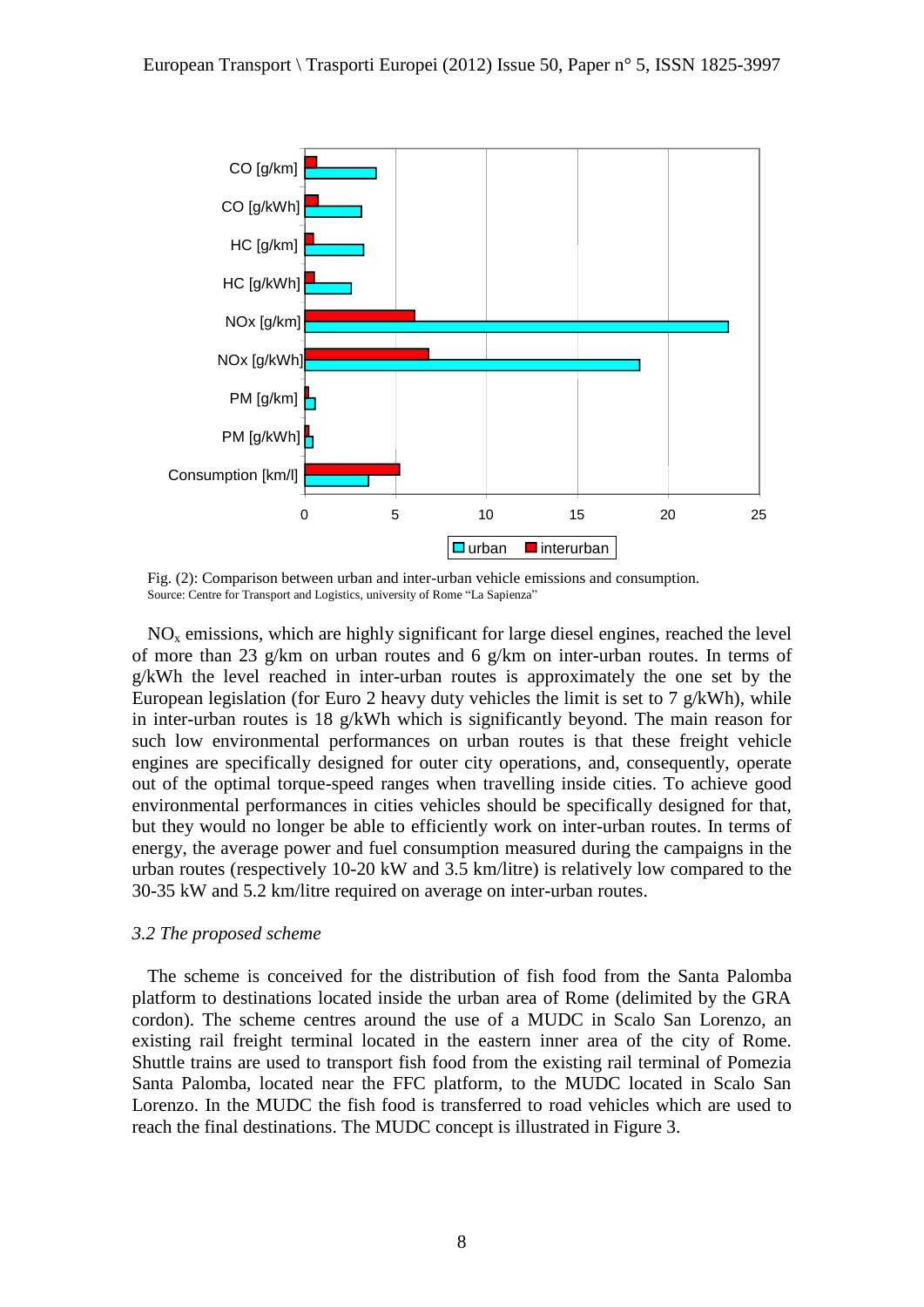The scheme allows to divert freight traffic from road to rail along the penetration into Rome, which suffers from serious congestion problems in the morning hours due to commuters' car traffic. As the capacity of the railway node in Rome is saturated by passenger rail traffic in daytime, the train shuttle between the two terminals needs to operate during the night. The layout of the existing railway infrastructure in the Rome node makes the direct connection between the Santa Palomba terminal and Scalo San Lorenzo not possible. Therefore, trains need first to reach the stop at Tiburtina Station and then reverse direction to Scalo San Lorenzo.

Ideally the MUDC concept is implemented by using specially designed intermodal transport units (ITUs). Conventional standard ITUs would not be suitable because the smallest ITUs (the container 1C and the swap-body C625) are more than 6 metres long and 2.5 metres wide with an overall weight between 14 and 20 tonnes and cannot be handled using the small pick-up/delivery vehicles typically used in cities. Therefore, it is necessary to introduce new smaller ITUs which can be easily transferred (using horizontal and automatic transhipment equipment) to special innovative vehicles for urban service. Practically, in the case here it is possible to transport the pallets with the boxes of fish food using refrigerator cars for the train leg and then transfer them into refrigerated small trucks.

The scheme can provide the most beneficial effects if low-pollution trucks are used for the final delivery inside the urban area. Diesel-electric hybrid vehicles are considered. While hybrid cars have become commercial products, hybrid buses and hybrid trucks still remain niche products developed for specific applications. The European project HOST (Orecchini et al. 2005) has developed the concept of a multipurpose vehicle for urban transport services (Alessandrini et al. 2009) featuring a hybrid power-train, which has been designed according to a bottom up methodology (Pede et al. 2006). The vehicle is designed (in terms of size, power, weight) specifically for urban use. A prototype of this power train has been tested and evaluated to measure the emission and consumption factors in the actual traffic conditions of Rome (Alessandrini et al. 2010).

Besides hybrid vehicles, alternative fuelling and fully electric vehicles and can be considered. The study presented in this paper, however, has been focused on hybrid vehicles. Alternative fuelling vehicles are normal vehicles, designed for inter-urban trips, which suffer from the same inefficiencies of diesel vehicles in cities; furthermore despite saving other emissions (mainly  $NO_x$  and PM),  $CO_2$  emissions and fuel consumption are higher than diesel vehicles. Fully electric vehicles do still have a problem of range; after 12 hours charging present batteries allow not more than a 40 km range. In the near future, when different batteries will be available, fully electric vehicles can be the best choice for this application.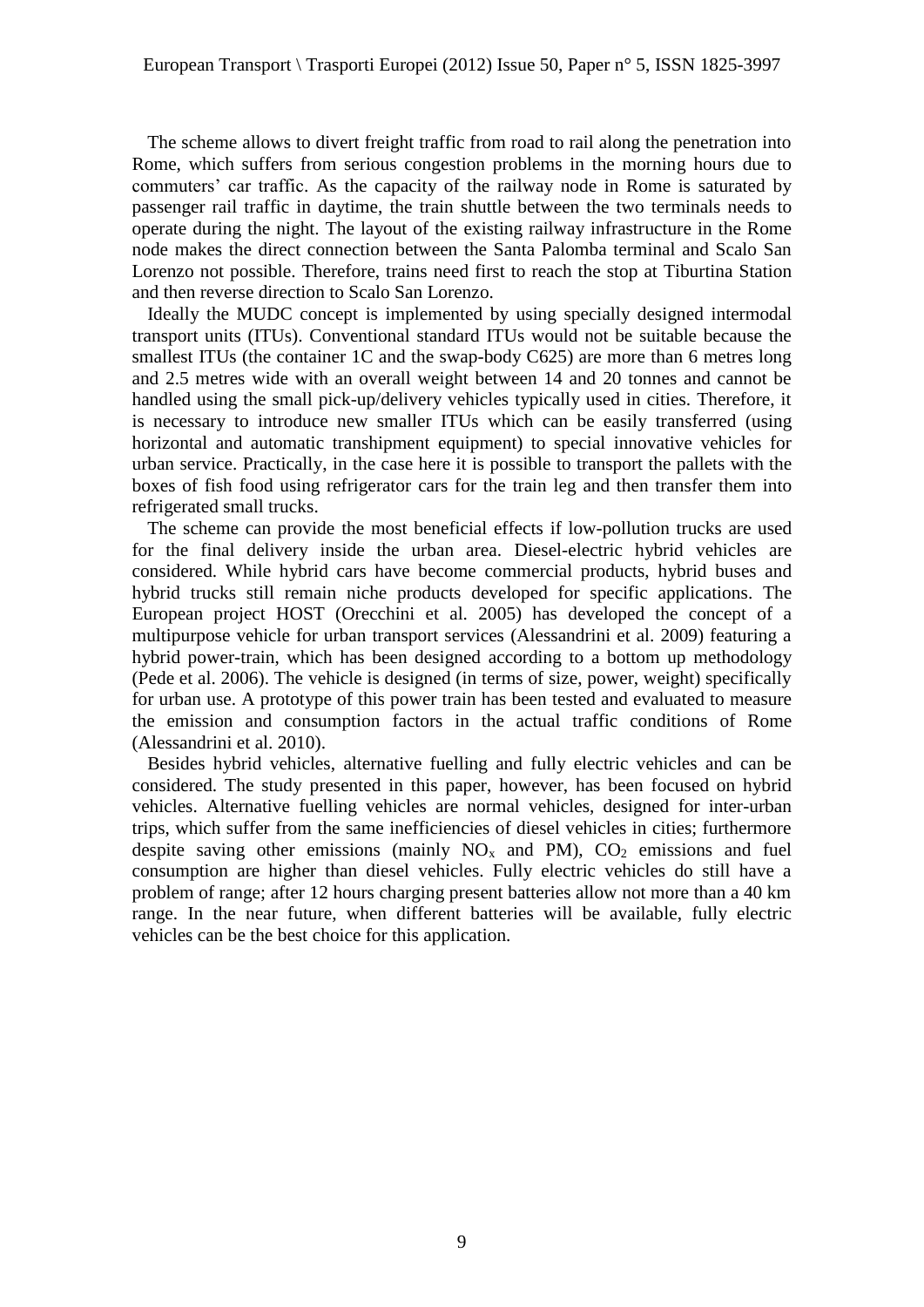

Fig. (3): The MUDC scheme for urban freight distribution. Source: Centre for Transport and Logistics, university of Rome "La Sapienza".

#### **4. Assessment of the proposed MUDC scheme in Rome**

#### *4.1 Scenarios and simulations*

The following scenarios are considered:

- reference scenario,
- design scenario with conventional vehicles,
- design scenario with green vehicles.

In the reference scenario the fish food is delivered according to the road-only scheme currently provided by FFC. Conventional diesel vehicles are used. In the two design scenarios the MUDC scheme is adopted according to the specifications described in the previous section. In the design scenario with conventional vehicles the final delivery from the MUDC is performed with the use of the conventional vehicles that are currently used by FFC. This scenario provides the assessment of the benefits which can be obtained from the use of rail only. In the design scenario with green vehicles the final delivery from the MUDC is performed with the use of hybrid vehicles. This scenario provides the assessment of the additional benefits which can be obtained from coupling the rail shuttle service with the use of low-pollution vehicles inside the urban area.

The quantitative analysis considers the daily delivery of a total of 2.2 tonnes of fish food which is currently organised in 4 separate tours for a total of 287 kilometres and 18 supermarkets served. The information on the tours came from the monitoring campaign which has been described in the previous section. In the design scenarios the organisation of the deliveries into 4 separate tours is maintained. Based on the deliveries at each destination, this implies vehicles with a capacity of 4 pallets which is equivalent to 160 boxes of fish food.

When the design scenarios are considered the origin of the tours changes from the Santa Palomba platform to the MUDC in Scalo San Lorenzo and each tour has to be regenerated. To this aim the TransCAD transportation planning software has been used. TransCAD offers a vehicle routing program which is able to consider multiple vehicles, mixed pick-up and delivery, multiple time windows at stops and vehicle type constraints at stops. In the case here four time-efficient routes have been generated separately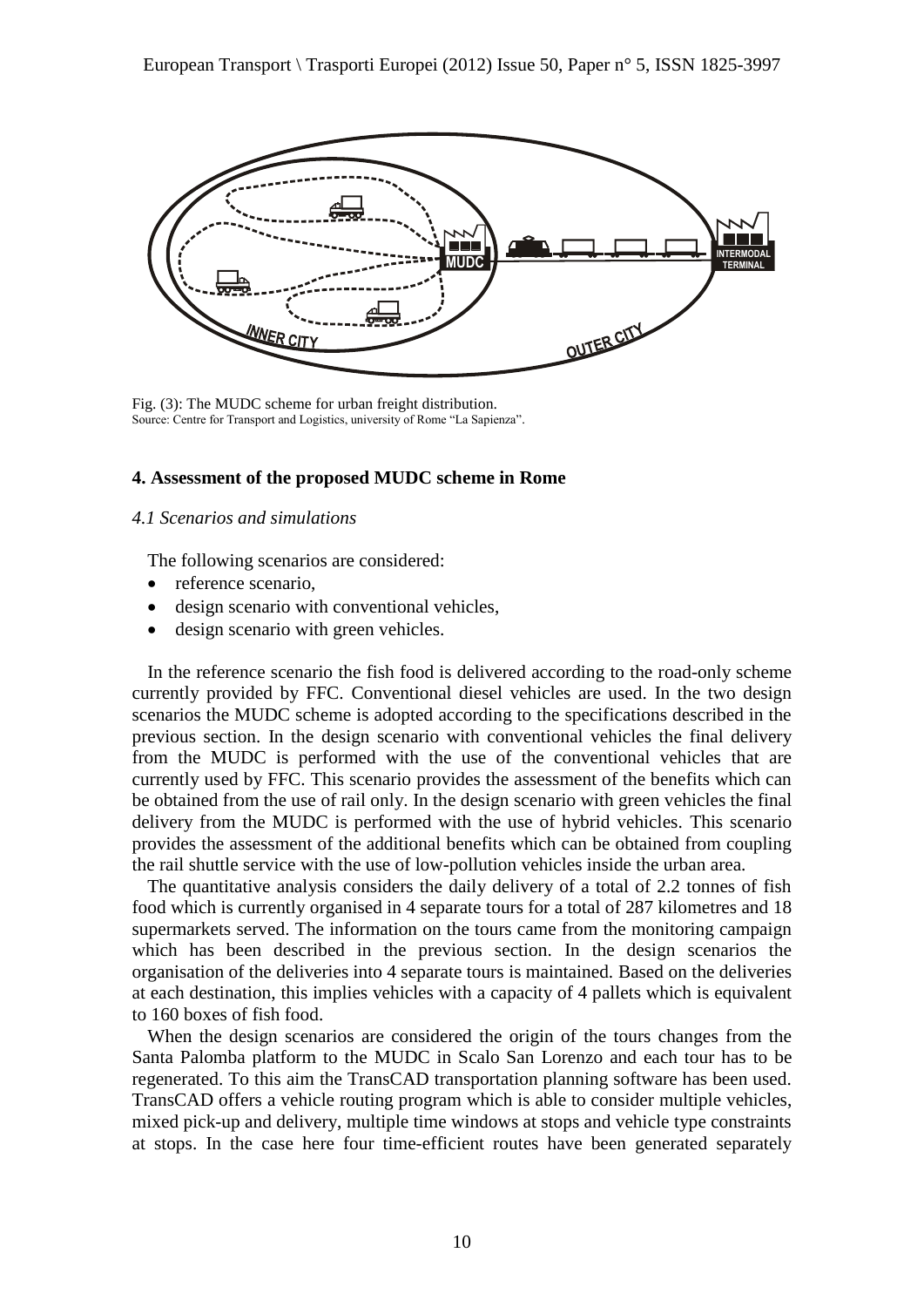having considered a single vehicle per route. The inputs provided include link travel times (a speed of 15 km/h based on the monitoring campaign is assumed), time spent at each stop, quantity delivered at each stop, opening hours at the MUDC and at each stop. The four tours generated, shown in Figure 4, have a total length of 110 kilometres.



Fig. (4): The four simulated routes. Source: Centre for Transport and Logistics, university of Rome "La Sapienza"

## *4.2 Assessment from the social viewpoint*

Under this viewpoint the social costs of the emissions and of consumption are considered. The emission and consumption factors (Table 1) used for assessing the performances of conventional vehicles are those experimentally measured during the monitoring campaigns carried out in 2005 and 2006, while for hybrid vehicles are those obtained testing the HOST prototype in the same working conditions measured for the conventional vehicles in Rome. Table 1 shows that hybrid vehicles consume 50% less fuel than a conventional vehicle, emit about 50% less  $CO_2$ , emit 30 times less  $NO<sub>x</sub>$  and 50 times less PM.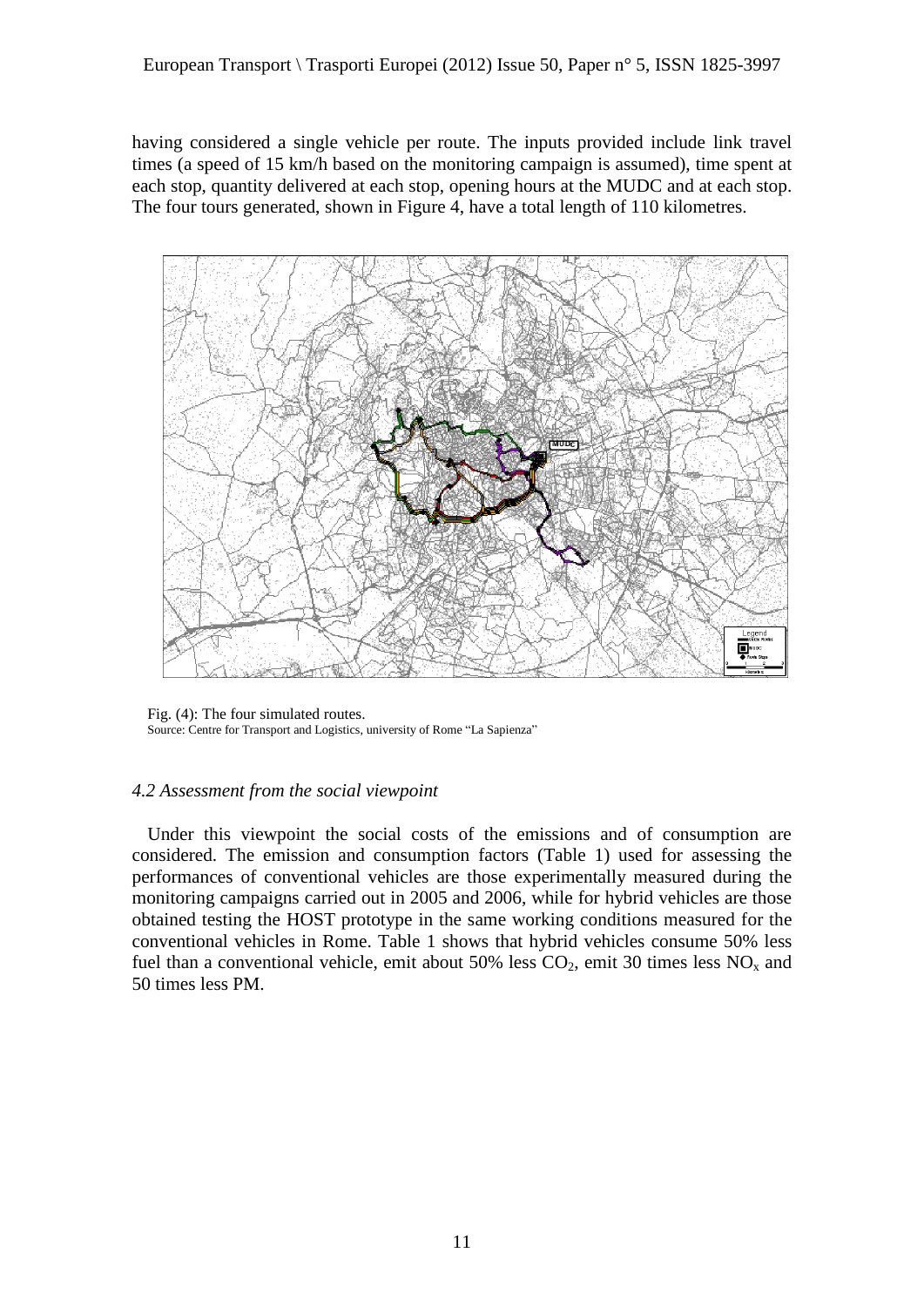|                         | in urban areas | conventional vehicles conventional vehicles<br>in inter-urban areas | hybrid vehicles in<br>urban areas |
|-------------------------|----------------|---------------------------------------------------------------------|-----------------------------------|
| $CO2$ [g/km]            | 728            | 497                                                                 | 359                               |
| CO[g/km]                | 3.97           | 0.55                                                                | 0.03                              |
| HC[g/km]                | 3.23           | 0.47                                                                | 0.01                              |
| $NOx$ [g/km]            | 23.25          | 6.02                                                                | 0.75                              |
| PM[g/km]<br>consumption | 0.47           | 0.23                                                                | 0.01                              |
| [km/litre]              | 3.51           | 5.23                                                                | 7.3                               |

**Table 1:** Emission and consumption factors for conventional and hybrid vehicles.

Source: Centre for Transport and Logistics, university of Rome "La Sapienza"

The total emissions and consumptions of the road legs of the three scenarios are obtained by multiplying these emission factors for the total kilometres travelled in the respective routes. To calculate the total emissions and energy consumptions of the two design scenarios it is necessary to add the contribution of the rail leg. Emission and energy consumption of railway transport have been calculated using the methodology proposed by the European project MEET (MEET Consortium, 1999), which calculates the electric energy spent per tonne of transported goods and then calculates the emissions released when producing electricity.

Table 2 shows the results of the comparison between the emissions in the reference scenario and those in the two design scenarios. The comparison is in terms of percentage reduction. The most significant reduction is obtained for  $CO<sub>2</sub>$  emissions, which is above 50% with the conventional vehicles and 77% with hybrid vehicles. Table 2 also shows that the use of hybrid vehicles allows to achieve reductions of the other pollutant emissions of almost 100%. However, the use of conventional vehicles for the final delivery also allows to achieve appreciable reductions.

Table 2 does not show figures on fuel consumption reduction because the electric energy consumption of train in the two design scenarios cannot be directly add to truck fuel consumption. In the reference scenario the overall diesel fuel consumption is 67.3 litres. The overall fuel consumption for performing the delivery service in the four simulated tours of the design scenarios is 31.4 litres using conventional diesel vehicles, and 15.1 litres using hybrid vehicles. The electric energy produced to move the train in the design scenarios is 30.2 kWh.

**Table 2:** Comparison between the design scenarios and the reference scenario in terms of percentage reduction of emissions

|                 | design scenario<br>with conventional | design scenario<br>with hybrid |  |  |
|-----------------|--------------------------------------|--------------------------------|--|--|
|                 | vehicles                             | vehicles                       |  |  |
| CO <sub>2</sub> | 54 %                                 | 77 %                           |  |  |
| $\overline{C}O$ | 28 %                                 | 99 %                           |  |  |
| HC              | 24 %                                 | 95 %                           |  |  |
| NOx             | 34 %                                 | 96 %                           |  |  |
| PM              | 42 %                                 | 94 %                           |  |  |

Source: Centre for Transport and Logistics, university of Rome "La Sapienza"

It is worth pointing out that electric energy generation in Italy is mostly made with heavy oils whose sulphur content is not negligible (sulphur is now almost absent in diesel fuel). Consequently,  $SO_2$  emissions, which are negligible for the road legs, amount to 106 g in the rail leg.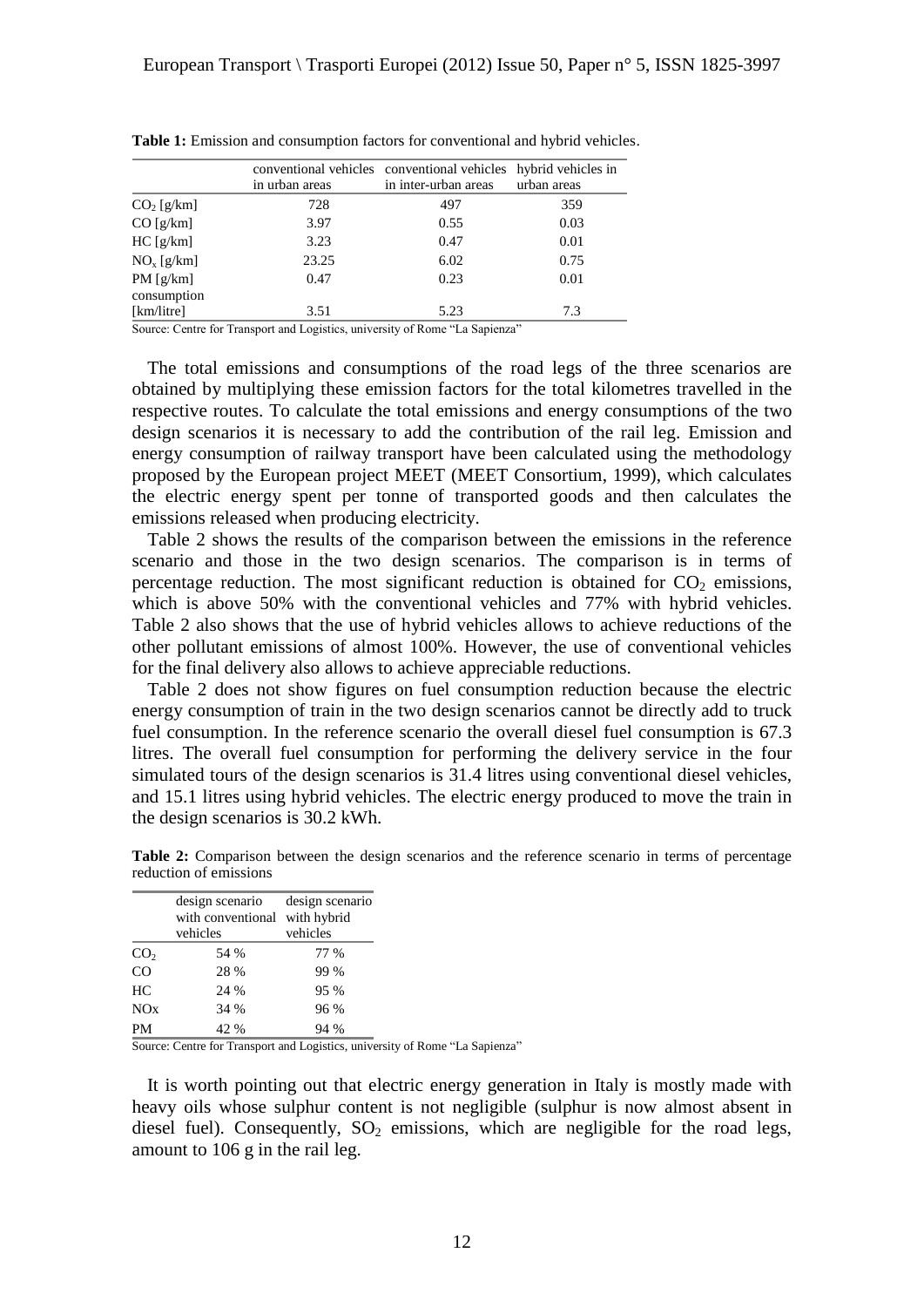To assess the social costs associated to each scenario, the emissions have been monetised using the information in the European Commission"s handbook on the estimation of external costs in the transport sector (Maibach et al. 2008). Table 3 shows the unit monetary values of the different kind of emissions drawn from the mentioned document. The values are those recommended by the handbook for Italy. As the handbook does not provide a value for CO this kind of emissions is left out of the subsequent calculations. Fuel monetisation has been made considering a price of 1.24  $\epsilon$ /litre, while electric energy has been monetised considering a price of 0.12  $\epsilon$ /kWh.

|                 |                              | In urban areas ( $\epsilon$ /tonne) In inter-urban areas ( $\epsilon$ /tonne) |
|-----------------|------------------------------|-------------------------------------------------------------------------------|
| CO <sub>2</sub> | 25                           | 25                                                                            |
| HC              | 1,100                        | 1,100                                                                         |
| NOx             | 5,700                        | 5,700                                                                         |
| <b>PM</b>       | 148,600                      | 27,100                                                                        |
| SO <sub>2</sub> | 6,100                        | 6,100                                                                         |
|                 | Source: Maibach et al. 2008. |                                                                               |

Table 3: Emission social costs: unit monetary values.

Table 4 summarises the results of the monetisation of polluting emissions and energy consumption. The values refer to the tonne of fish food transported. In all scenarios the main contribution to social cost is given by fuel (energy) consumption which represents a share between 60% and 70 % of total cost in the case of conventional diesel vehicles and a share of 90 % in the case of hybrid vehicles.  $NO<sub>x</sub>$  is the single most important emission. However, its incidence decreases from 18%-22% for conventional vehicles to 2.6% for hybrid vehicles.

Table 4 also shows that the design scenario with the MUDC coupled with conventional vehicles for the final delivery can reduce the social cost of emissions from nearly 40 €/tonne to 25 €/tonne with a saving of 15 € per transported tonne. The use of hybrid vehicles for the final delivery would reduce the remaining 25  $\epsilon$ /tonne to 2  $\epsilon$ /tonne, saving further 23  $\epsilon$ /tonne. However, emission costs are low compared to fuel costs.

|                     |  |  |  |  |  |  | <b>Table 4:</b> Social costs in the different scenarios and cost savings of the two design scenarios on the |  |
|---------------------|--|--|--|--|--|--|-------------------------------------------------------------------------------------------------------------|--|
| reference scenario. |  |  |  |  |  |  |                                                                                                             |  |

|                 | reference<br>scenario |                   | design scenario with design scenario with<br>conventional vehicles green vehicles |                   |         |
|-----------------|-----------------------|-------------------|-----------------------------------------------------------------------------------|-------------------|---------|
|                 | $\epsilon$ /tonne     | $\epsilon$ /tonne | savings                                                                           | $\epsilon$ /tonne | savings |
| CO <sub>2</sub> | 4.34                  | 2.12              | $-51%$                                                                            | 1.10              | $-75%$  |
| HC              | 0.55                  | 0.40              | $-28%$                                                                            | 0.01              | $-99%$  |
| $NO_{x}$        | 22.80                 | 14.69             | $-36%$                                                                            | 0.56              | $-98%$  |
| PM              | 10.17                 | 7.73              | $-24%$                                                                            | 0.19              | $-98%$  |
| SO <sub>2</sub> | 0.00                  | 0.16              | 100%                                                                              | 0.16              | 100%    |
| energy/fuel     | 83.78                 | 39.99             | $-52\%$                                                                           | 19.70             | $-76%$  |
| total           | 121.63                | 65.09             | $-46%$                                                                            | 21.72             | $-82%$  |

Source: Centre for Transport and Logistics, university of Rome "La Sapienza"

The difference between the total social cost in the reference scenario and in the design scenario provides an estimate of the maximum monetary incentive which the government can pay to encourage operators to adopt the MUDC scheme. Society would still gain if an incentive up to this maximum is paid. The maximum incentive is in the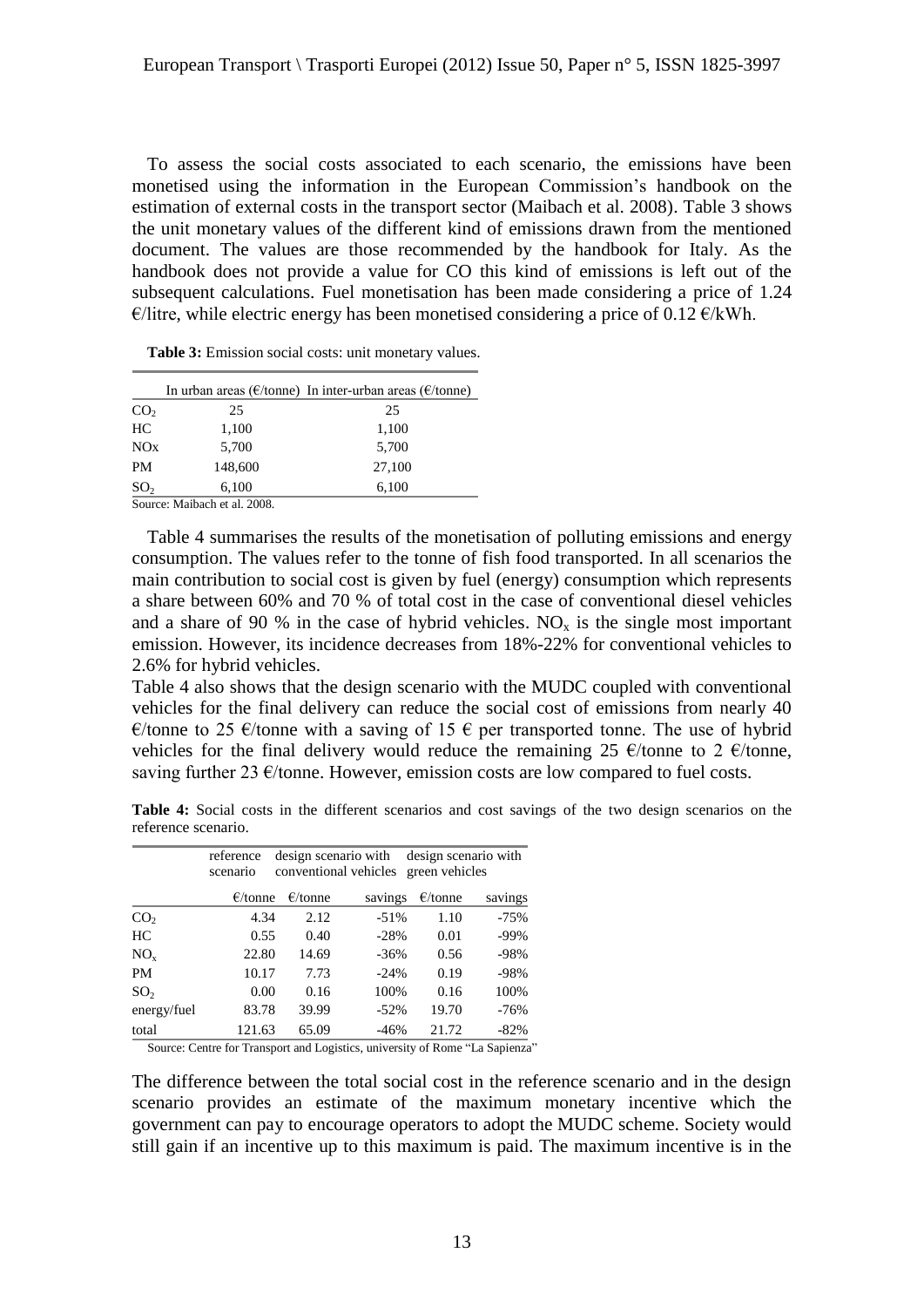range of 56  $\epsilon$ /tonne if the scheme uses conventional vehicles, of 100  $\epsilon$ /tonne if the scheme uses hybrid vehicles.

#### *4.3 Assessment from the viewpoint of the operator*

The assessment of the profitability of the MUDC scheme from the operators' viewpoint calls for the estimation of the operating costs in the reference and in the design scenarios. Lower operating costs in the design scenario would be indicative of the preference of the operators for the MUDC scheme.

The calculation of actual operating costs for providing road transport services depends on a number of variables. These costs often are not made publicly available by operators for competition reasons. This is even truer in the case of the costs of rail transport services.

Table 5 shows the road transport operating costs per kilometre and per tonne for the three considered scenarios. . The operating costs per kilometre of conventional and hybrid vehicles have been calculated using data from the magazine Tuttotrasporti and from the online ACI (the Italian Automotive Club) application (available at [http://www.aci.it/index.php?id=1850\)](http://www.aci.it/index.php?id=1850). The operating costs include costs relating to amortisation, maintenance, taxes and insurance, fuel as well as driver"s wage. Compared to conventional vehicles, maintenance and amortisation costs of hybrid vehicles have been increased by 50% on the basis of relevant available information and fuel cost decreased by 50% on the basis of the results of the monitoring campaigns described above.

|                                                                       | daily distance travelled | operating costs per kilometre | operating costs per tonne |
|-----------------------------------------------------------------------|--------------------------|-------------------------------|---------------------------|
|                                                                       | (km)                     | $(\epsilon/km)$               | $(\epsilon$ /tonne)       |
| reference scenario                                                    |                          |                               |                           |
|                                                                       | 287                      | $1.14*$                       | 150.19                    |
| design scenario with<br>conventional vehicles<br>design scenario with | 110                      | $2.13*$                       | 107.66                    |
| green vehicles                                                        | 110                      | $1.92*$                       | 96.91                     |

**Table 5:** Road operating costs of the different scenarios

\* \* Source: calculations of the authors on the basis of data from the magazine Tuttotrasporti of September 2010 and from the website www.aci.it of the Italian Automotive Club.

From these data it is possible to calculate the difference between the total cost of the service in the reference scenario and the share of the costs related to the road legs in the two design scenarios. This difference, shown in Table 6, represents the maximum amount which can be paid for the costs related to rail transport and modal transfer operations in the two design scenarios. Up to this maximum the MUDC scheme would still be more profitable, i.e. less costly, for the operators than the road-only scheme. The maximum amount increases in the case the government pays the operators the incentive according to the social cost savings estimated in the previous section.

**Table 6:** Maximum amount of rail and modal transfer costs to have MUDC scheme profitability

|                                              | design scenario with<br>conventional vehicles | design scenario with<br>green vehicles |  |
|----------------------------------------------|-----------------------------------------------|----------------------------------------|--|
| without incentives $(E/tonne)$ .             | 42.53                                         | 53.28                                  |  |
| if incentives are paid ( $\epsilon$ /tonne). | 98.53                                         | 153.28                                 |  |

Source: Centre for Transport and Logistics, university of Rome "La Sapienza"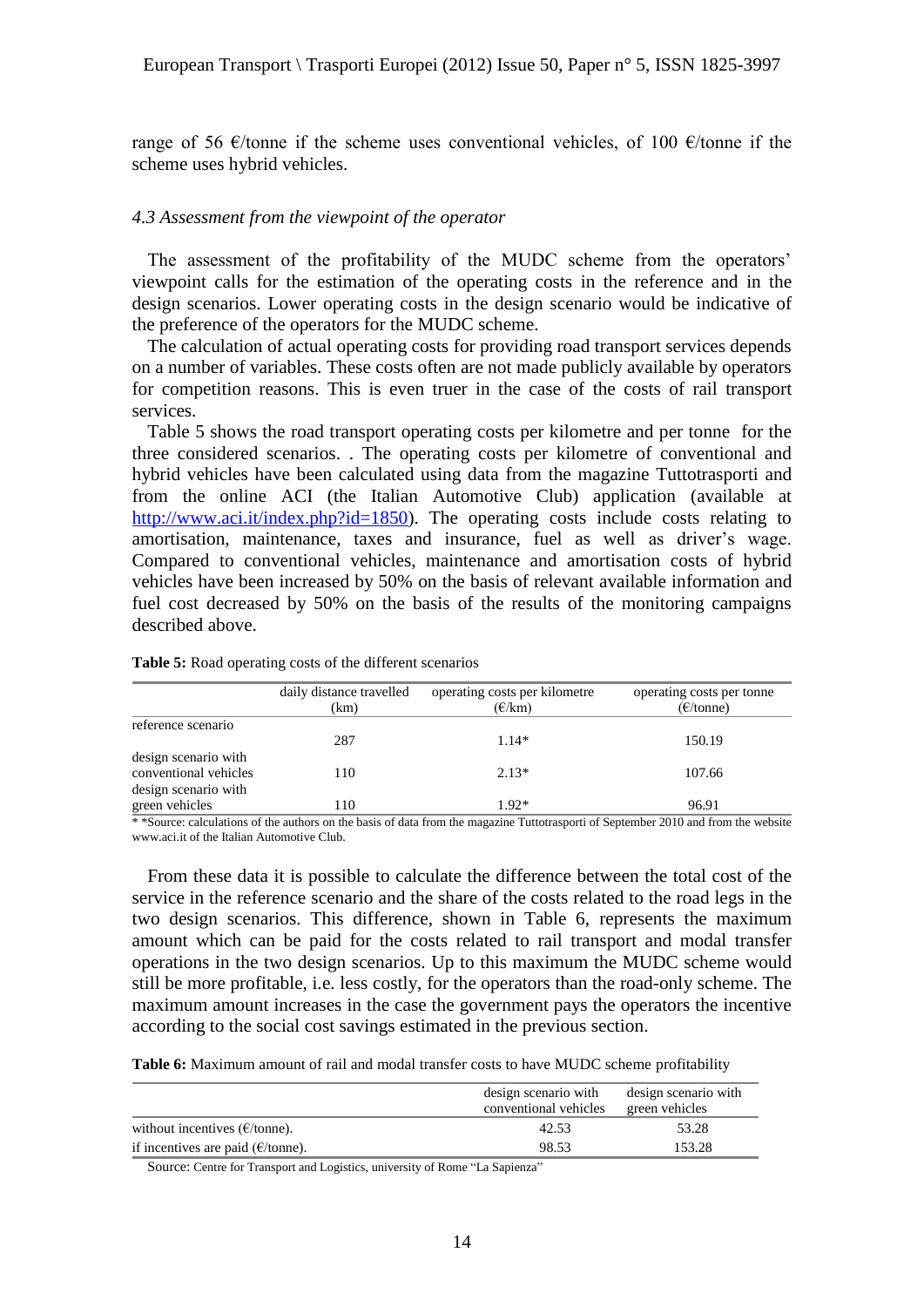Considering that the rail and modal transfer costs are the same for the two design scenarios, the profitability of the MUDC scheme is always easier to achieve using hybrid vehicles rather than conventional vehicles, because the use of hybrid and smaller vehicles generates lower road transport operating costs with or without incentives. The profitability threshold reaches, if incentives are paid, 153  $\epsilon$ /tonne versus 99  $\epsilon$ /tonne of the combination of rail and conventional vehicles.

#### **5. Conclusions**

Current trends, with the discontinuation of the single wagon load market, are indicative that conventional rail is likely to play no role in the future in urban freight distribution. A few experiences suggest that rail could still play a role. The idea is to use rail for the urban penetration leg of the trip. Goods are transported by shuttle trains to a MUDC located in the central area and from there are distributed to final destinations using green vehicles.

The SAMADA experience in Paris demonstrates that the MUDC scheme provides environmental benefits but it is not profitable from the operators' viewpoint in the current market conditions. The paper here has provided an ex-ante assessment for a MUDC scheme for the delivery of fish food in Rome. Both the use of conventional and of hybrid vehicles have been considered for the final delivery. The environmental and energy benefits have been quantified in physical and energy units. The assessment provides evidence of the relative importance in terms of social costs of the energy consumption and of the different emissions. Energy consumption costs are the highest share (70%) of total social costs. Also, an estimate of the monetary incentive which the government may pay and an assessment of the profitability from the operators' viewpoint have been provided.

The results of the Rome case study suggest that the achievement of environmental and energy benefits is granted. The operators' viewpoint assessment has provided the maximum amount of the costs of the train and of the modal transfer operations which makes the MUDC scheme still profitable on the road-only scheme. This amount is in the range of 50  $\epsilon$ /tonne if hybrid vehicles are used, 40  $\epsilon$ /tonne if conventional vehicles are used. The actual cost of the train and modal transfer operations depends on a range of factors including the distance, the efficiency of the modal transfer operations, the quantities transported. It is possible to obtain scale economies because the higher the payload of the shuttle train the lower the cost per tonne transported.

Government should support MUDC schemes in the light of their social profitability. The support may take the form of the promotion of pilot projects along the lines of the European Commission"s MARCO POLO programme which grants subsidies to services using sustainable transport modes in their start-up phase. If the scheme would not turn out sustainable from the operators" financial viewpoint it is necessary to make provision to guarantee that a permanent incentive is paid by the government.

The analysis carried out for the Rome case study has provided an estimate of the incentive based on the environmental and energy benefits. Social costs relating to traffic congestion and road accident reductions have not been included. It is reasonable to think that the use of rail transport is likely to produce positive impacts also on these two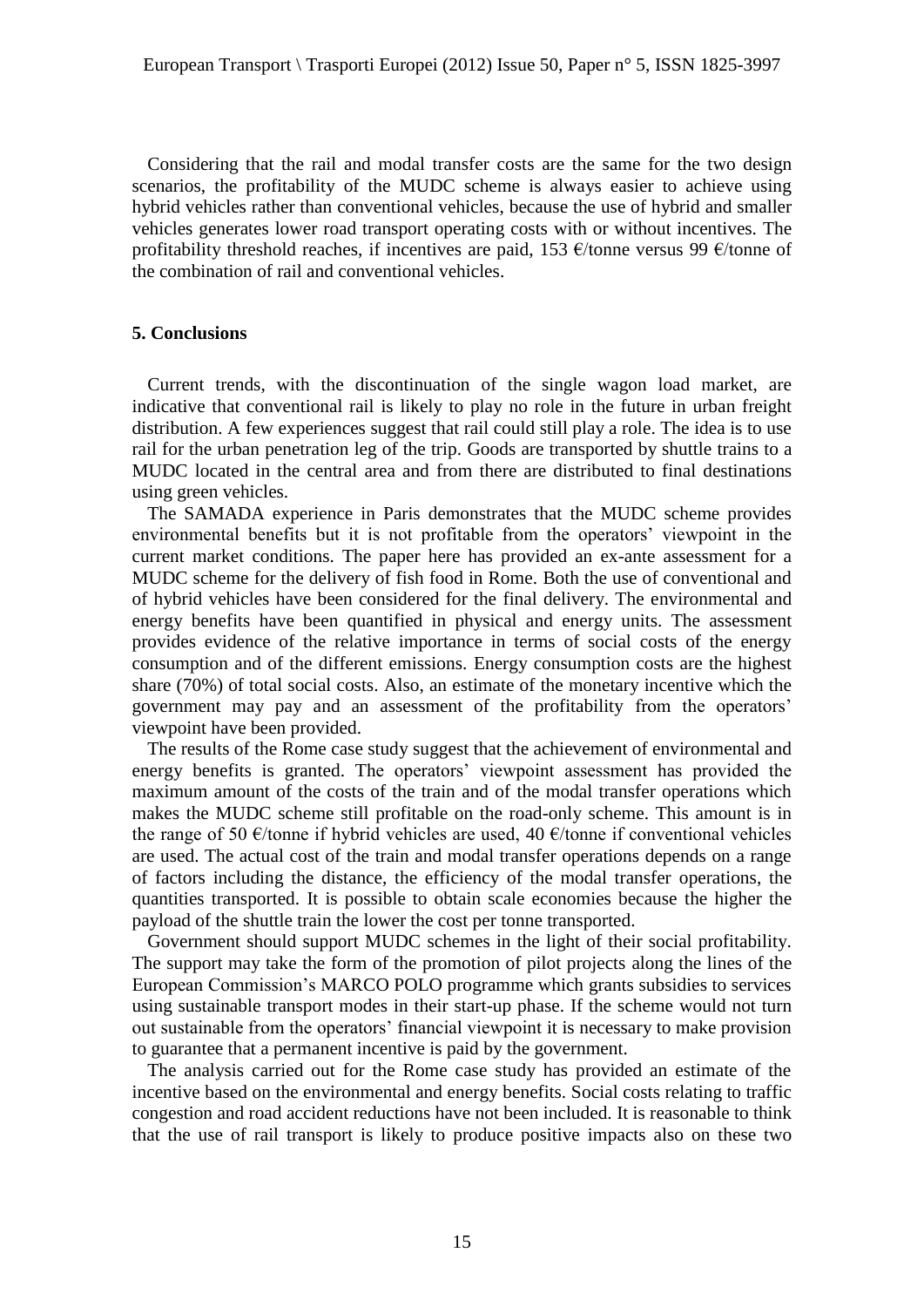categories of social costs, which would add to its beneficial effects and consequently to the amount of incentives.

The resources for the incentive might come from the road sector in the form of a redistribution if freight road pricing were put in place. The pricing schemes might normally charge freight vehicles for entering the central area while grant vehicles of the MUDC an exemption. The scheme might charge vehicles differently, typically based on their environmental performance. The revenues from the charges paid by the less virtuous vehicles might be redistributed as incentive to vehicles of the MUDC.

Moreover, it is possible to shift the choice using the price lever itself without incentive: this may occur if the road-only option would be rendered sufficiently unattractive with significant charges. The justification of the currently unprofitable SAMADA scheme lies, according to their developers, exactly on the expectation that in the future road transport will be subject to pricing.

Public authorities need to be made aware of the beneficial effects of using the rail infrastructure for urban freight distribution, because there are significant pressures to reallocate urban rail infrastructure areas to other uses, and once rail infrastructure is dismantled, it is very costly and consequently very unlikely its rebuilding.

#### *References*

- Alessandrini A., Filippi, F., Orecchini, F., Ortenzi, F. (2006) "A new method to collect vehicle behavior in daily use for energy and environmental analysis". Proceedings of the Institution of Mechanical Engineers - Part D - *Journal of Automobile Engineering*, vol. 220 issue 11.
- Alessandrini, A., Filippi, F., Orecchini, F., Villatico Campbell, F. (2009) "Un solo veicolo a basso impatto ambientale per razionalizzare più servizi di trasporto urbano", *Trasporti e cultura N° 21 L'automobile in città*, Campanotto EDITORE, Pasian di Prato (Ud). In Italian. "A single low environmental impact vehicle to rationalise different urban transport services".
- Alessandrini, A., Filippi, F., Ortenzi, F., Orecchini, F. (2010) "Evaluation of a multipurpose hybrid vehicle concept", paper submitted to EVS25, The 25th World Battery, Hybrid and Fuel Cell Electric Vehicle Symposium & Exhibition, Shenzhen, China.
- CEC, Commission of the European Communities (2006) Keep Europe Moving Sustainable Mobility for Our Continent. Mid-term review of the European Commission"s 2001 transport White Paper, COM(2006) 314 Brussels.
- Comi, A., Delle Site, P., Filippi, F., Marcucci, E., Nuzzolo, A. (2008) "Differentiated regulation of urban freight traffic: conceptual framework and examples from Italy" - Proceedings of 13th International Conference of Hong Kong Society for Transportation Studies, Hong Kong, China.
- Issenmann, J., Delaitre, L., Danard, J., De Barbeyrac, C. (2010) "Integrating goods in public transport: the case of Paris" - Proceedings of 12th World Conference on Transport Research, Lisbon, Portugal.
- Maes, J., Vanelslander, T. (2010), "The use of rail transport as part of the supply chain in an urban logistics context" - Proceedings of 12th World Conference on Transport Research, Lisbon, Portugal.